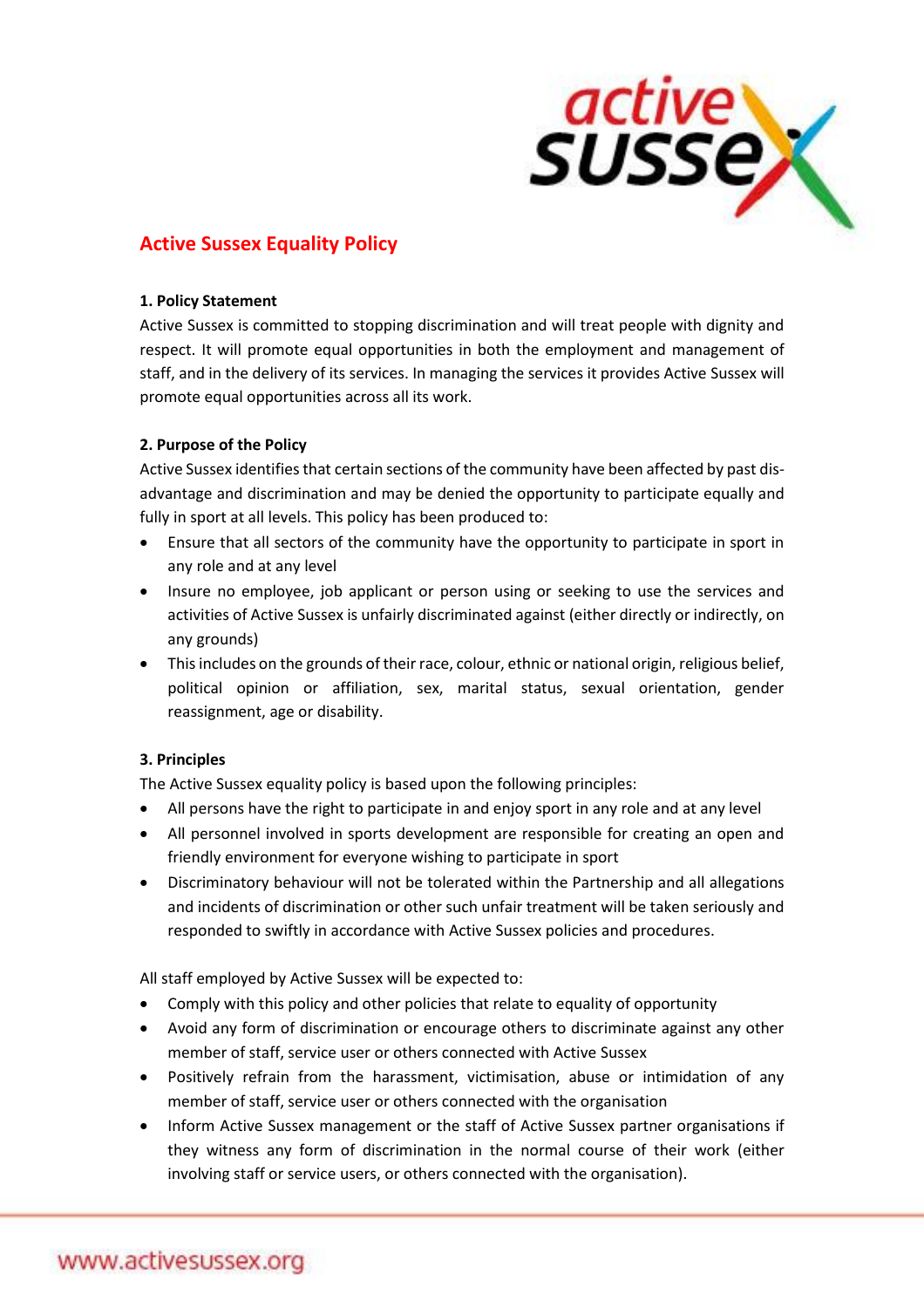

## **4. Policy Objectives**

### **4.1 Partnership Commitment**

To demonstrate Active Sussex's commitment to sports equity, stopping discrimination, promoting the fair treatment of people with dignity and respect, actively providing equal opportunities in both the employment and management of staff, and in the delivery of our services. Active Sussex will:

- 1. Ensure that equality is given due regard from the outset of development of all policies and programmes, and will ensure that the principles of equality and inclusion are understood by all its staff and board members
- 2. Seek to continuously improve its work in this area including achieving the various levels of the 'Equality Standard'
- 3. Take appropriate action to ensure that its partners adopt the equality standards (where appropriate)
- 4. Update this policy (minimum every 3 years) to deliver progressive best practice and comply with new legislation and guidance
- 5. Monitor implementation of this policy using the Equality Standard and other corporate monitoring systems and improvement tools
- 6. Aim to confront and eliminate discrimination in all of its activities and encourage the involvement of everyone in the community
- 7. Not discriminate, or in any way treat anyone less favourably, on grounds such as age, religion, gender, gender re-assignment, sexual orientation, colour, disability or ethnic minority
- 8. Continue to work with and develop relationships with its key equity partners in sport and physical activity – including among others, the English Federation of Disability Sport, the Sussex Disability Sports Network, Sporting Equals and WSFF.

# **4.2 Management Practice**

It is recognised that whilst much can be achieved by legislative measures, real progress in improving equality of opportunity can only be achieved with a continuing commitment from all managers and staff to equality of opportunity. Active Sussex will:

- 1. Nominate the Strategic Relationship Manager as the Lead Equality Officer to reflect a senior commitment to the implementation of this policy
- 2. Appoint a Board Member as an Equality champion representative for the promotion of equality in sport at the highest level
- 3. Ensure that The Board of Active Sussex reviews its equal opportunities policy at least every 3 years
- 4. Ensure that all managers have a responsibility for ensuring that this equal opportunities policy is implemented within their sphere of operation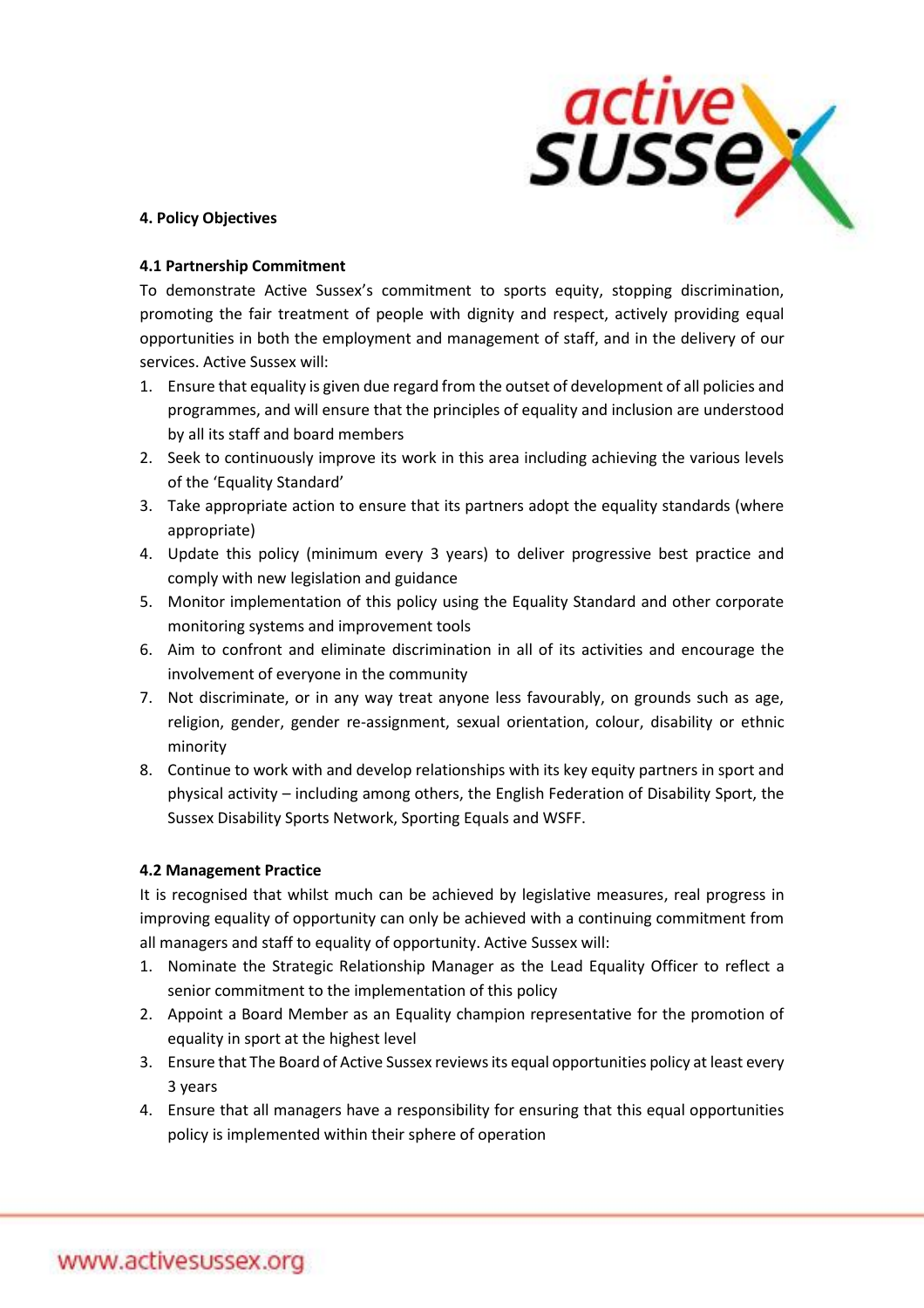

5. Continue to be an equal opportunities employer and operate transparent, open and equitable recruitment and selection practices that safeguard against unfair or unlawful discrimination.

## **4.3 Products, Services & Programmes**

Active Sussex is committed to providing services that meet the individual needs and wishes of its staff and users. It recognises the importance of areas such as religious beliefs, cultural traditions, gender and sexuality in the planning and delivery of its services. Active Sussex will:

- 1. Support and encourage the development of specific programmes to engage people with disabilities in sport and dance, and where appropriate to mainstream their involvement
- 2. Ensure that equality, inclusion and diversity are considered at the outset of all the products, services and programmes that it develops and funds
- 3. Identify specific sectors of the community that may be under-represented within its employment sector or sports development programmes, and take positive action to target these specific sectors.

## **4.4 Communication**

To ensure effective communication of this policy and action plan and the importance of equality in sport. Active Sussex will:

- 1. Ensure that this policy and the commitment to equality are communicated to all staff, volunteers, board members and partners
- 2. Provide clear information on the work and programmes of the organisation, including diverse communication methods for different users
- 3. Give due regard to equity when publishing documents and images, and will strive to ensure that the images reflect the demographics of the Sussex population
- 4. Work closely with key partners to promote the importance of equality in sport and disseminate information on relevant developments and good practice
- 5. Establish a library of information and images that promote positive role models
- 6. Ensure that all staff, board members and volunteers are given a copy of this policy as part of their induction.

#### **4.5 Recruitment and Selection**

1. It is recognised that recruitment and selection is a crucial part of managing equal opportunities and a separate policy and procedure has been produced to support this equal opportunities policy to ensure high standards of recruitment practices are operated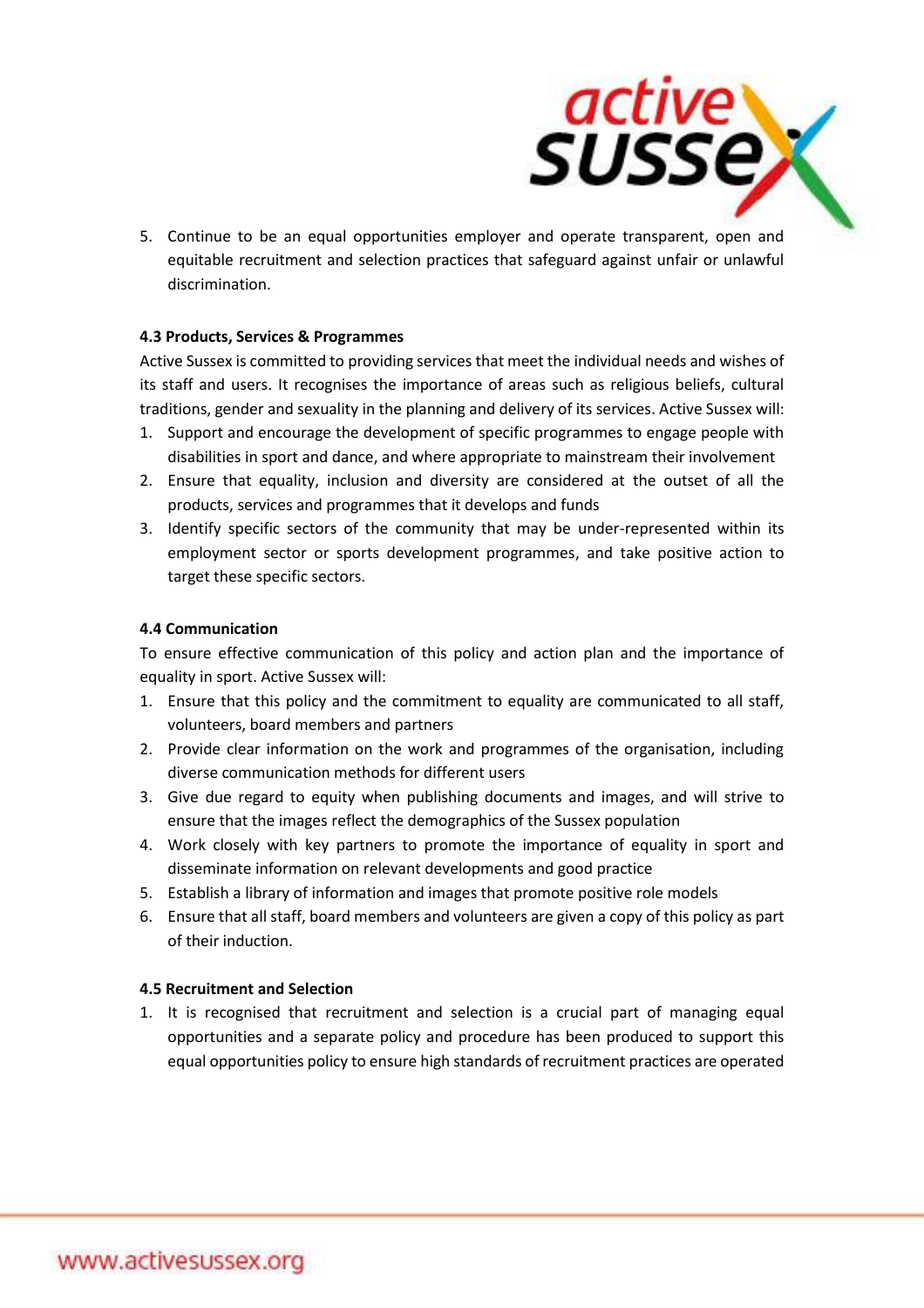

2. All job packs sent out by Active Sussex will contain the following policy statement: "Active Sussex is committed to equality of access to sport and the promotion of equal opportunities for all, whilst also aiming to follow best practice in the welfare of young people and vulnerable adults. For further information please consult [www.activesussex.org](http://www.activesussex.org/)"

## **4.6 Employment of Disabled people**

Active Sussex will include regular updates for the Board or the relevant committee of the Board on the implication of the Disability Discrimination Act.

#### **4.7 Training and Development**

Training and development of staff is a key part of Active Sussex commitment to staff and in the effective provision of a high quality service. This policy recognises the importance of a fair application of training and development provision based on individual needs of staff. A separate training policy exists that gives more details on how training is managed in the organisation. Some key equal opportunity issues are:

- 1. Equal opportunities and the management of diversity will be included as important components of business plans
- 2. Training provision will be evaluated to ensure its effectiveness and suitability. This will be undertaken by Line Managers in support and supervision
- 3. Equal opportunities in employment and in working with users will be considered an integral part of all induction programmes
- 4. Active Sussex will ensure that Managers receive training in the management of equal opportunities and managing diversity.

### **4.8 Harassment**

Concerns and complaints about equal opportunities on an individual or group basis can already be addressed through the Grievance Procedure. However, it is recognised that individuals may often be reluctant to initiate grievances to seek redress on a particular issue.

# **4.9 Grievance and Discipline Issues**

Failure to implement this policy may result in disciplinary action being taken under the Active Sussex disciplinary procedure. Any grievance concerning the implementation of this policy should be progressed via the Active Sussex Grievance procedure.

# **4.10 Rehabilitation of Offenders Act**

Given the nature of Active Sussex work in working with children and young people, all posts where staff and volunteers have direct contact with the users are considered to be exempt from the provisions of the Rehabilitation of Offenders Act. However all applicants with convictions will be considered on an individual basis and subject to an interview and risk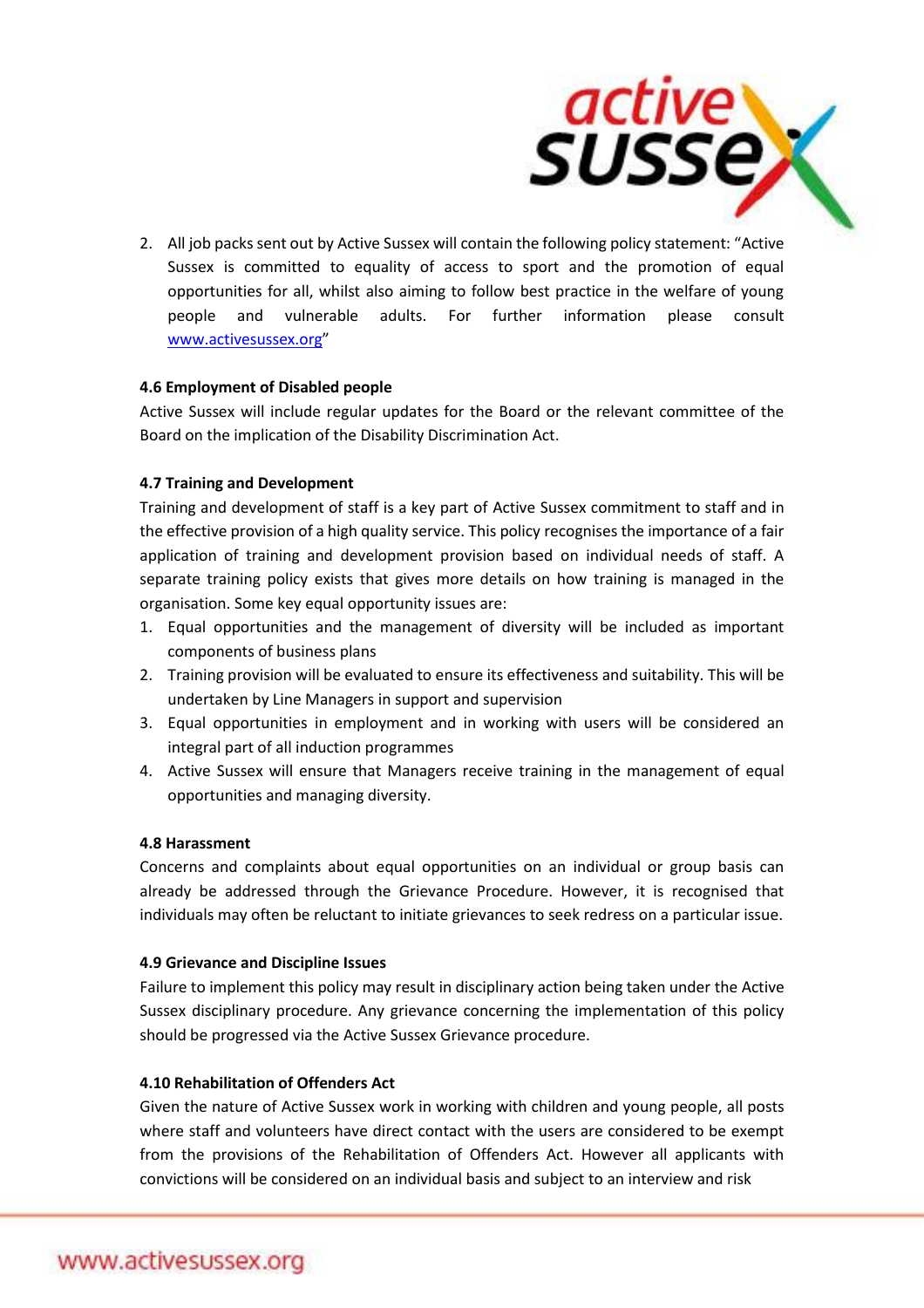

assessment with the Chief Executive Officer. Any decision of the Chief Executive Officer will be contingent upon the agreement of the Chair of the Board.

### **6. Priority Groups**

Active Sussex will focus its resources on improving representation in sport from any group that is under-represented. For example:

- Disabled People
- Children and young people in special circumstances\* such as those in care, excluded from school, or those over 16 who are not in education, employment or training (NEET)
- People from areas of deprivation / low socio-economic status
- Women and girls

## **7. Legal Responsibilities**

Active Sussex is required by law not to discriminate against employees and volunteers and will abide by the requirements of the following acts:

- The Equality Act 2010
- The Equal Pay Act (1970)
- The Sex Discrimination Act 1975 (as amended in 1986 and 1999)
- The Race Relations Act 1976 (as amended in 2000)
- The Disability Discrimination Act 1995 (as amended in 2005)
- The Human Rights Act (1998)
- The Employment Equality (Religion of Belief) Regulations 2003
- The Employment Equality (Sexual Orientation) Regulations 2003
- The Gender Recognition Act 2004
- The Civil Partnership Act 2005
- Rehabilitation of Offenders Act 1974
- Protection from Harassment Act 1997
- The Age Discrimination Act 2006
- Any later amendments to the above Acts/regulations, or further Acts/regulations that are relevant to the Partnership.

#### **8. Implementation, Monitoring & Evaluation**

To ensure the details of this policy are implemented Active Sussex will monitor relevant areas (e.g. monitoring of applicants and job offers). The organisation will ensure that where necessary the results lead to further changes in policy and procedures.